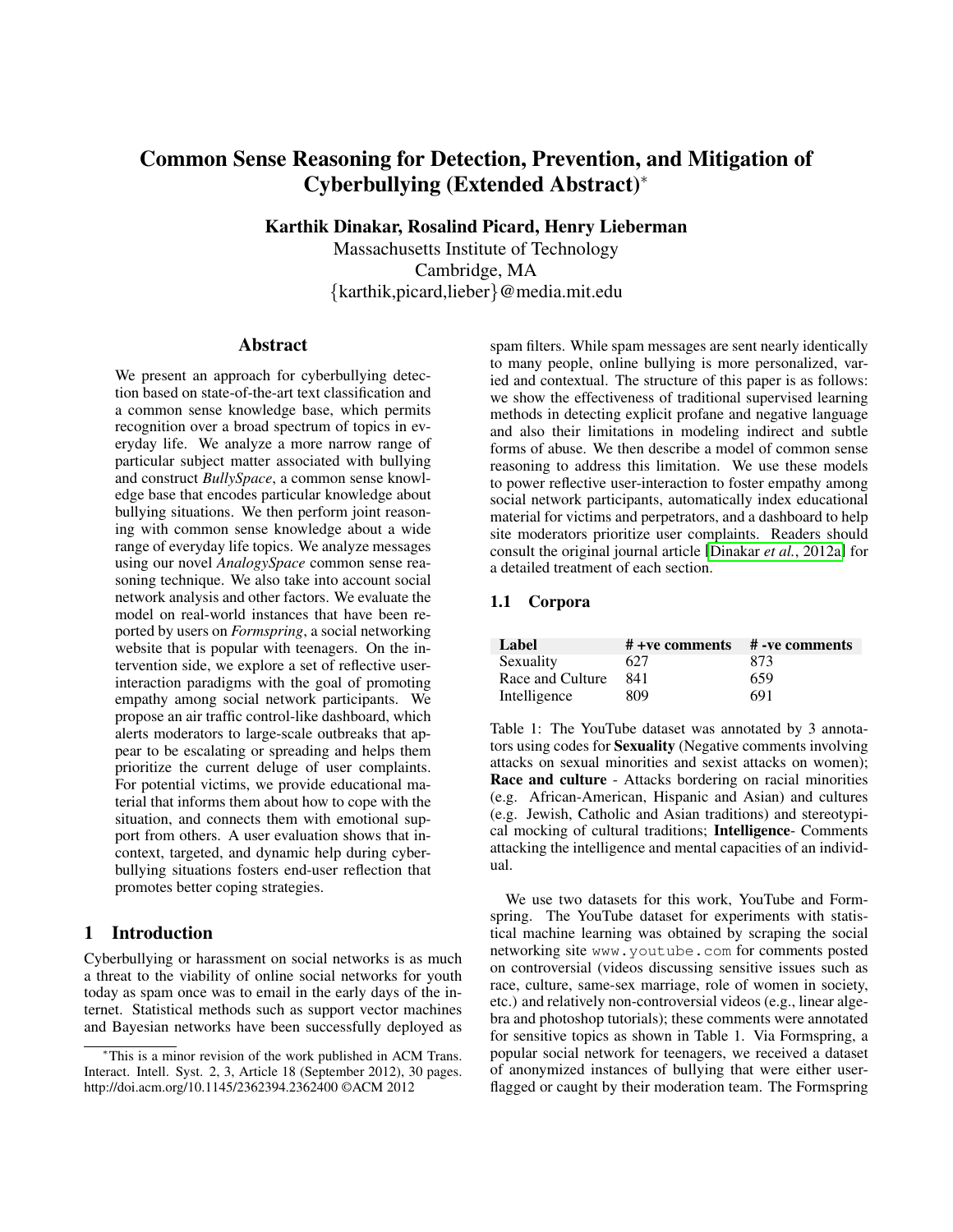|                  | Naive Bayes |              | Rule-based JRip |        | Tree-based J48 |       | SVM (poly-2 kernel) |      |       |      |      |       |
|------------------|-------------|--------------|-----------------|--------|----------------|-------|---------------------|------|-------|------|------|-------|
|                  | Acc.        | F1           | kappa           | Acc.   | F1             | kappa | Acc.                | F1   | Kappa | Acc. | F1   | kappa |
| Sexuality        | 66%         | 0.67         | 0.657           | $80\%$ | 0.76           | 0.598 | 63%                 | 0.57 | 0.573 | 66%  | 0.77 | 0.79  |
| Race and Culture | 66%         | 0.52         | 0.789           | 68%    | 0.55           | 0.789 | 63%                 | 0.48 | 0.657 | 66%  | 0.63 | 0.71  |
| Intelligence     | $72\%$      | 0.46         | 0.467           | 70%    | 0.51           | 0.512 | 70%                 | 0.51 | 0.568 | 72%  | 0.58 | 0.72  |
| Mixture          | 63%         | $\sqrt{.57}$ | 0.445           | 63%    | 0.60           | 0.507 | 61%                 | 0.58 | 0.456 | 66%  | 0.63 | 0.653 |

Table 2: Table showing classes of models to detect explicit bullying language pertaining to  $(1)$  sexuality,  $(2)$  race & culture and (3) intelligence. Binary classifiers were trained for each label using the feature space design shown in Table 3. Binary classifiers outperform their multiclass counterparts: JRip and Support Vector Machines were the best performing in terms of accuracy and kappa values. Results shown here are measured against the held-out test set.

dataset contained instances of bullying that were more targeted and specific than the YouTube corpus. It also had numerous instances of bullying involving subtlety, with use of stereotypes and social constructs to implicitly insult or malign the target.

## 2 Modeling explicit bullying language using supervised learning

In this section, we attempt to show both the effectiveness and limitations of traditional supervised learning methods to detect cyberbullying. Since explicit verbal abuse involves the use of stereotypical slang and profanity as recurring patterns, they lend themselves nicely to traditional supervised learning methods. We hypothesize that instances of cyberbullying where the abuse is more indirect and does not involve the use of profanity or stereotypical words are likely to be misclassified by supervised learning methods. We adopt a bagof-words supervised machine learning classification approach to identifying the sensitive theme for a given comment. We divide the YouTube corpus into 50% training, 30% validation, and 20% test data. We choose three types of supervised learning algorithms in addition to Nave Bayes a rule-based learner [\[Cohen and Singer, 1999\]](#page-4-1), a tree-based learner [\[Quin](#page-4-2)[lan, 1993\]](#page-4-2), and support-vector machines [\[Cortes and Vapnik,](#page-4-3) [1995\]](#page-4-3). We conduct two experiments: first, training binary classification models to predict a label and second, training of multi-class classification models to predict a set of labels for a given comment.

#### 2.1 Feature space design

We divide the feature space into general features shared across multiple labels, and label-specific features. The intuition behind the feature space design is informed by relevant research in socio-linguistics and interaction analysis pertinent to bullying. While negativity and profanity appear across many contexts of cyberbullying irrespective of the context, topics that are sensitive and personal to an individual (e.g race, cultural heritage, sexuality etc) have feature spaces of their own, as shown in Table 2 below:

### 2.2 Results & Error Analysis

As shown in Table 2, multi-class classifiers underperformed compared to binary classifiers. In terms of accuracy, JRip was the best, although the kappa values were best with SVM.

| <b>Feature</b>                     | <b>Type</b>    |
|------------------------------------|----------------|
| <b>TF-IDF</b>                      | General        |
| Ortony lexicon for negative affect | General        |
| List of slurs & profanity          | General        |
| POS bigrams                        | General        |
| Topic-specific unigrams & bigrams  | Label-specific |

Table 3: Main categories of features: general features shared across labels and features specific to a topic. The combination of a sensitive topic and use of slurs/profanity is indicative of harassment.

SVMs high kappa values suggest better reliability for all labels. Nave Bayes classifiers for all labels perform much better than J48.

As we hypothesized, an error analysis on the results reveals that instances of bullying that are apparent and blatant are simple to model because of their stable, repetitive patterns. Such instances either contain commonly used forms of abuse or profanity or expressions denoting a negative tone. For example, consider the following instance:

```
ul hey we didnt kill all of them,
some are still alive today.
And at least we didnt enslave
them like we did the monkeys,
because that would have been more
humiliating
```
In the instance shown above (pertaining to race) contain unigrams and expressions that lend them to be positively classified by the models. Instances such as the ones shown, which contain lexical and syntactic patterns of abuse, lend themselves to supervised learning for effective detection. However, the learning models misclassified instances that do not contain these patterns and those that require at least some semantic reasoning. For example, consider the following instances.

```
u2 they make beautiful girls,
especially the one in the green
top
u3 she will be good at pressing my
shirt
```
In the first instance, which was posted on a video of a middle-school skit by a group of boys, the bully is trying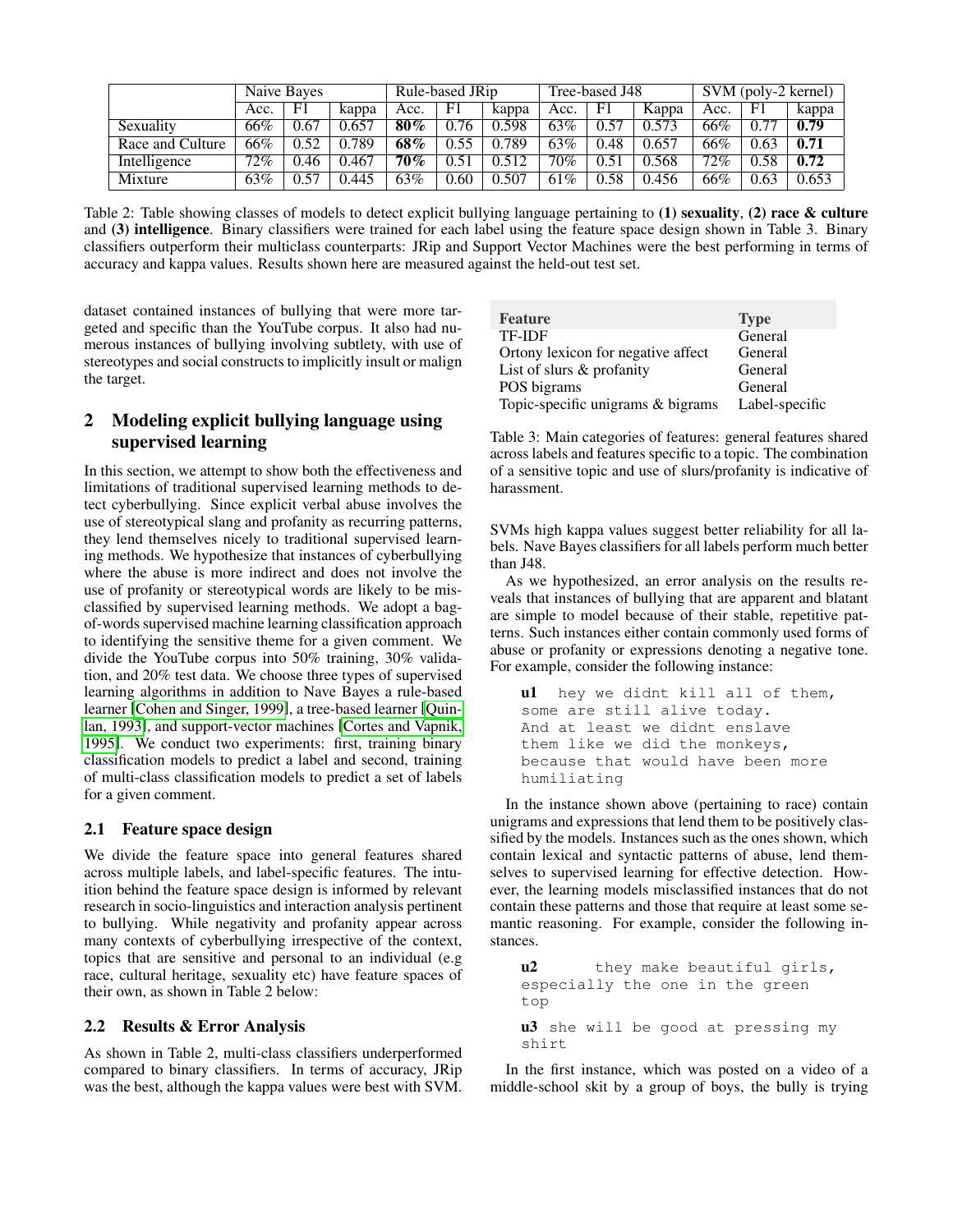to ascribe female characteristics to a male individual. The instance has no negativity or profanity, but implicitly tries to insult the victim by speculating about his sexual orientation. Tops and beautiful are concepts that are more associated with girls than boys, and hence if attributed to the wrong gender, can be very hurtful. In the second instance, a bully exploits the common sexist stereotype that pressing clothes is an act reserved primarily for women. The learning models misclassified these two instances, as it would need to have some background knowledge about the stereotypes and social constructs and reason with it. In the next section, we how we use can use common sense reasoning to overcome these limitations with supervised learning methods.

# 3 Modeling subtle abuse with common sense reasoning

Traditional supervised learning techniques tend to rely on explicit word associations that are present in text, but using common sense can help provide information about peoples goals and emotions and the objects *properties* and *relations* that can help disambiguate and contextualize language. Open Mind Common Sense (OMCS) [Singh *et al.*[, 2002\]](#page-4-4) has been collecting common sense statements from volunteers on the Internet since 1999. At the time of this research, we have collected tens of millions of pieces of English language common sense data from crowd sourcing, integrating other resources, and the Semantic Web. This knowledge allows us to understand hidden meaning implied by comments and to recognize when others are making comments designed to make us feel like our behavior is outside of the normal. When we communicate with each other, we rely on our background knowledge to understand the meanings in conversation. This follows from the maxim of pragmatics that people avoid stating information that the speaker considers obvious to the listener. Common sense allows us to look for stereotypical knowledge, especially about sexuality and gender roles. OMCS knows that a girl is capable of doing housework, holding puppies, wearing bows in their hair, and babysitting and that a boy is capable of crying wolf, bagging leaves, wrestling, playing video games, and shouting loudly. More direct clues can be found in the gender associations of certain words. For example, OMCS associates dresses and cosmetics more strongly with girls. We emphasize that it is not our intention to validate or approve of any of these stereotypes, but only to use such stereotypical assertions for detection of subtle indirect forms of verbal abuse.

#### 3.1 ConceptNet & AnaologySpace

ConceptNet [\[Havasi](#page-4-5) *et al.*, 2009] can also be represented as a matrix where the rows are concepts in the graph. The columns represent graph *features* or combinations of relation edges and target concepts. Features can be thought of as properties that the object might have such as *made of metal* or *used for flying*. This network of concepts, connected by one of about twenty relations such as IsA, PartOf, or UsedFor, are labeled as expressing positive or negative information using a polarity flag. The relations are based on the most common types of knowledge entered into the OMCS database, both through free text entry and semi-structured entry. For the assertion A beard is part of a males face, for instance, the two concepts are *beard* and *male*, the relation is IsA, and the polarity is positive. For the assertion *People dont want to be hurt*, the concepts are *person* and *hurt*, the relation is *Desires*, and the polarity is negative. Each concept can then be associated with a vector in the space of possible features. The values of this vector are positive for features that produce an assertion of positive polarity when combined with that concept, negative for features that produce an assertion of negative polarity, and zero when nothing is known about the assertion formed by combining that concept with that assertion. As an example, the feature vector for *blouse* could have  $+1$  in the position for is part of a female attire,  $+1$  for *is worn by girls*, and +1 for *is worn by women*. These vectors together form a matrix whose rows are concepts, whose columns are features, and whose values indicate truth values of assertions. The degree of similarity between two concepts then is the dot product.

AnalogySpace can then be constructed as follows: Let us call the matrix whose rows are concepts, whose columns are features, and whose values indicate truth values of assertions as  $A$ . This matrix  $A$  can be factored into an orthonormal matrix  $U$ , a diagonal matrix  $\Sigma$ , and an orthonormal matrix  $V^T$  so that  $A = U\Sigma V^T$ . The singular values are ordered from largest to smallest, while the larger values correspond to the vectors in  $U$  and  $V$  that are more significant components of the initial A matrix. We discard all but the first  $k$ components - the principal components of A resulting in the smaller matrices  $U_k$ ,  $\Sigma_k$  and  $V_k^T$ . The components that are discarded represent relatively small variations in the data, and the principal components form a good approximation to the original data. This truncated SVD represents the approximation  $A_k = U_k \Sigma_k V_k^T$ . As AnalogySpace is an orthogonal transformation of the original concept and feature spaces, dot products in AnalogySpace approximate dot products in the original spaces. This fact can be used to compute cosine similarity between concepts or between features in AnalogySpace.

#### 3.2 BullySpace

A key ingredient in tackling implicit ways of insulting another person is to transform commonly used stereotypes and social constructs into a knowledge representation. For example *"put on a wig and lipstick and be who you really are"* where a bully is trying to speculate about or malign the sexuality of a straight male individual implicitly, by trying to attribute characteristics of the opposite sex. (Of course, in the context of a conversation between openly gay people such a comment may be completely innocuous.) The underlying social construct here is that, in a default heterosexual context, people dont like to be attributed with characteristics of the opposite sex. This attribution is made using the common stereotype that wigs and lipstick are for women or for men who want to dress as women. In this work, we observe the Formspring dataset and build a knowledge base about commonly used stereotypes employed to bully individuals based on their sexuality. The representation of this knowledge is in the form of an assertion, connecting two concepts with one of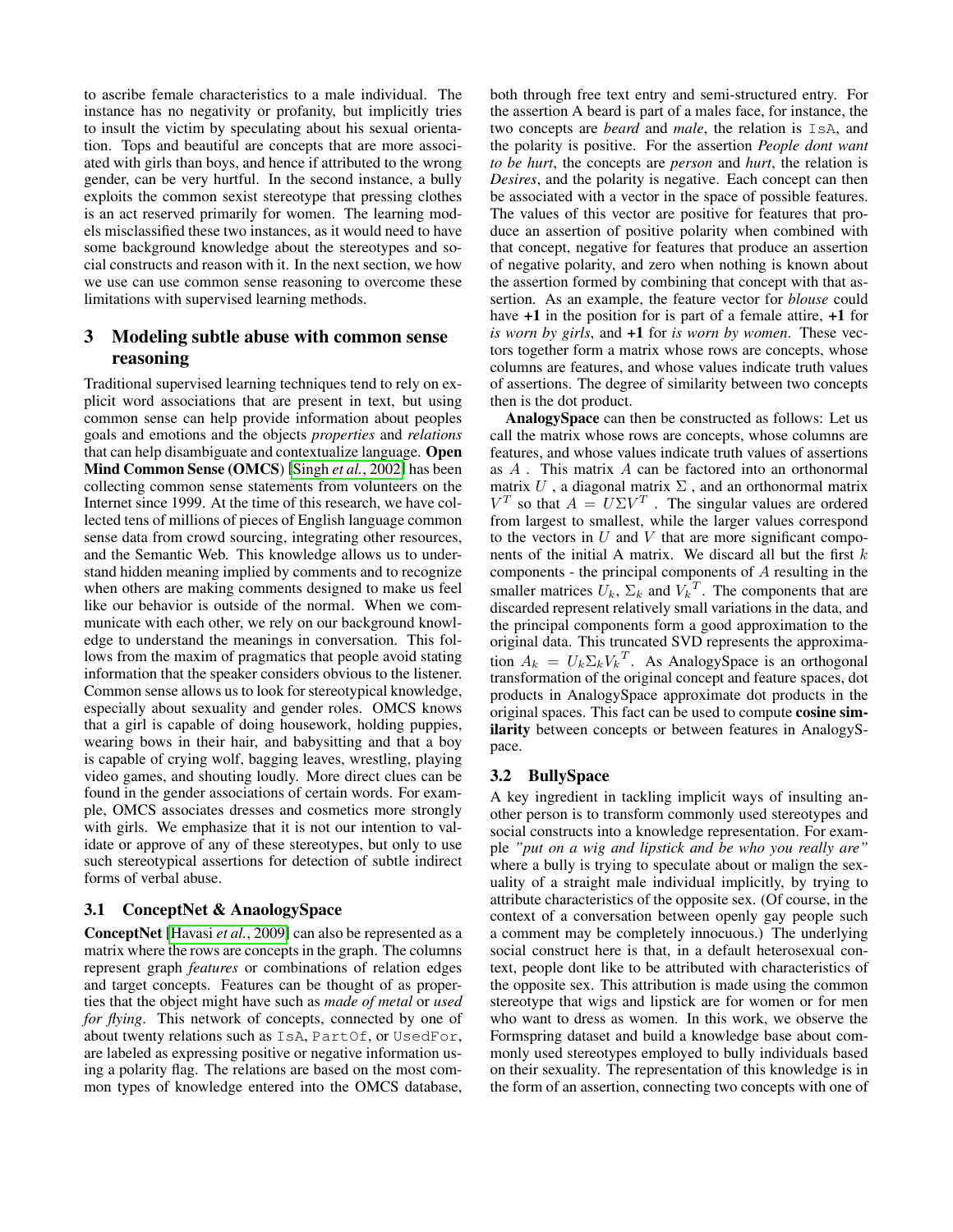the twenty kinds of relations in ConceptNet. For the preceding example, the assertions added were as follows:

**a1** lipstick is used by girls **a2** lipstick is part of makeup **a3** makeup is used by girls **a4** a wig is used by girls **a5** a toupee is used by men

We build a set of more than 200 assertions based on stereotypes derived from the LGBT-related instances in the Formspring database. We emphasize that our aim is not to endorse any of these stereotypes, but merely to detect their use in bullying. We then convert these assertions into a sparse matrix representation of concepts versus relations in the same manner as ConceptNet. We then use AnalogySpaces joint inference technique, blending , to merge them together to create a space that is more suited for the purpose of detecting implicit insults concerning LGBT issues. While blending, we give double post-weight to the matrix generated from the set of assertions specifically designed to capture LGBT stereotypes. Once the two matrices have been merged, we then perform an AnalogySpace inference by performing an SVD to reduce the dimen- sionality of the matrix by selecting only the top  $k = 100$  set of principal components. We now have the basic machinery required to perform common sense reasoning.

#### 3.3 Results & Error Analysis

| Annotators |  |  |
|------------|--|--|
| Disagreed  |  |  |
| Agreed     |  |  |

Table 4: Expert evaluation of Formspring instances of BullySpace scores. An error anlysis discussed below, points to concept sparsity in BullySpace

We build a test set of LGBT issues by performing a filtering operation on the original Formspring dataset as follows. The same set of people who annotated the YouTube corpus were asked to pick instances from the Formspring dataset that satisfied the dual criteria of not having any profanity and implicitly trying to attack, insult, or speculate on the. sexuality of the victim. Of the 61 instances of bullying that were obtained from the three annotators, 50 instances were made into a test set. It is important to keep in mind that the original Formspring corpus contains instances that have already been flagged as bullying. Hence the annotators were not asked to check if an instance was bullying or not. Since the goal of the detection approach that we take in this article is to prioritize reported instances of bullying based on similarity scores, we adopt a similar approach for this test dataset. The test dataset was evaluated with the approach mentioned in Section 2 to generate similarity metrics for each instance with the canonical concepts girl and boy. The results were shown to each of the three annotators to check if they agreed with the metrics generated by the common sense reasoning model. The results are shown in Table 4.

*"George Michael or Elton John?"*, an example where annotators disagreed, points to a sparsity problem in our knowledge base. This instance received an extremely high score for the concept boy due to the names of the individuals mentioned. However, a deeper analysis shows that the individuals are celebrity singers who also have one thing in common: they are both openly gay. The three annotators all agreed that by suggesting that an individual likes these singers, the perpetrator is implicitly trying to speculate or mock their sexuality. To address such instances, one really needs to have more canonical concepts than *girl* and *boy*.

# 4 Reflective User Interaction

We simulate Facebook by building a pseudo version of the same for design reflective user interaction. We use the society of models created above to power such interaction. We focus on helping victims and perpetrators reflect on their behavior by using the following strategies: (1) introduce action delays upon detecting harassing language about to be posted, (2) inform users of the hidden consequences of their actions before they post abuse and (3) suggest educational material for victims, bystanders and perpetrators. To help moderators of the social network help prioritize user flagged messages, we create an "air-traffic" type dashboard designed to alert moderators on bullying outbreaks viewed from the level of the social graph. Readers should consult our original journal article for a detailed, granular treatment and evaluation of our reflective user interaction paradigms.

### 5 Ongoing & future work

Our work in modeling the detection of textual cyberbullying and using such detection to power reflective user interaction has led us in unexpected and exciting directions. Since the publication of this work in 2012, we have examined online adolescent distress using stacked generalization [\[Dinakar](#page-4-6) *et al.*[, 2014b\]](#page-4-6) and designed mixed-initiative models and reflective user interfaces to help distressed adolescents online with encouraging success [\[Dinakar](#page-4-7) *et al.*, 2012b]. This work has inspired human-in-the-loop approximate posterior inference in probabilistic graphical models, and we have used it to power interfaces and real-time topic models for online crisis counseling of adolescents [\[Dinakar](#page-4-8) *et al.*, 2014a]. We are currently embarking on the use of a family of latent variable models to model, understand and predict self-harm in adolescents, a phenomenon that is not very well understood in the field of abnormal psychology.

#### 6 Acknowledgement

We wish to thank our numerous collaborators, Dr. Bob Selman, Dr. Matthew Nock and Emily Weinstein of Harvard University, Allison Chaney of Princeton, Dr. David Blei of Columbia University, Dr. Eric Horvitz of Microsoft Research, Crisis Text Line, Boston Samaritans and MTV for their boundless enthusiasm and judicious input.